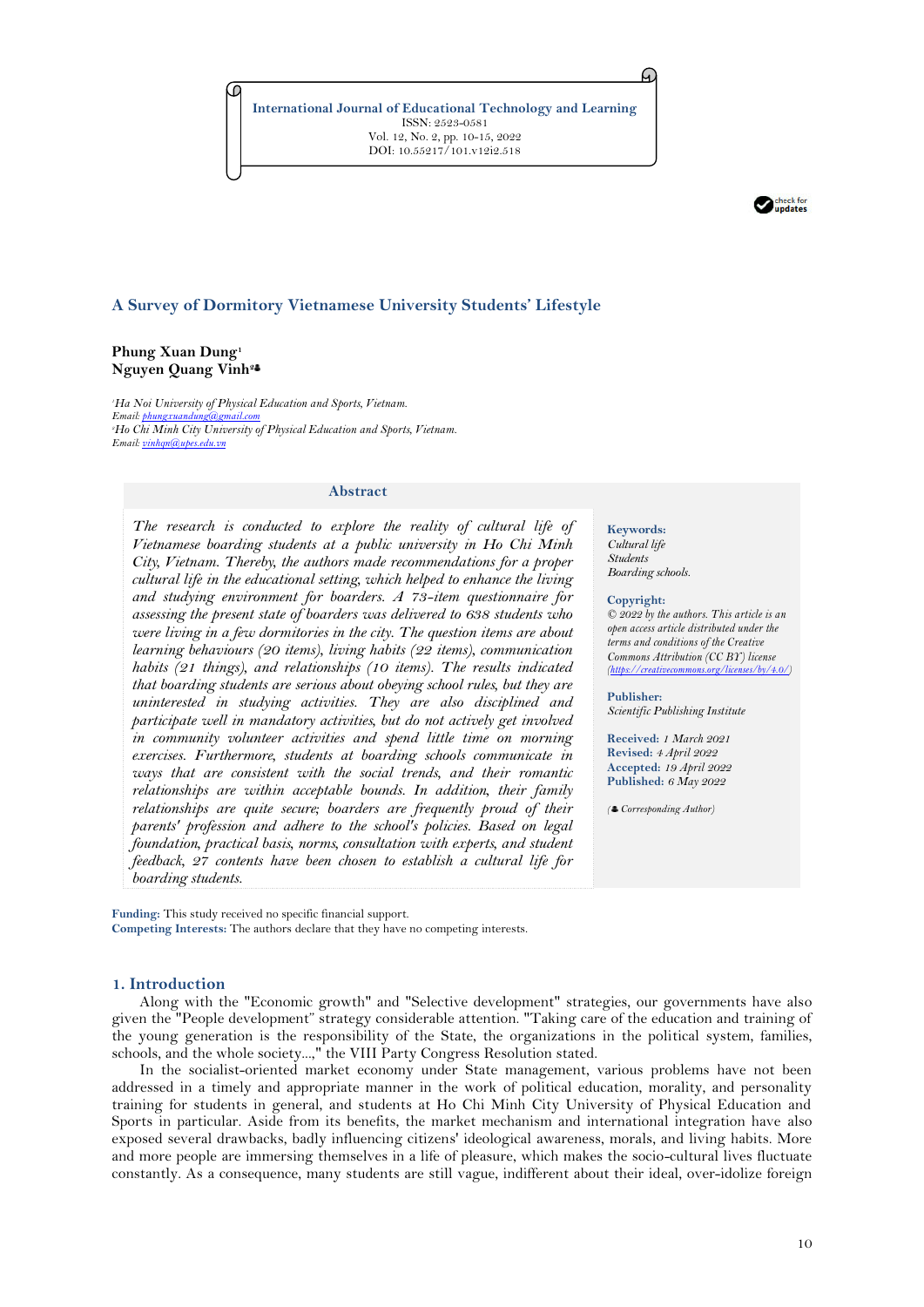cultures, disregard national cultural values, and pursue pragmatic, individualistic, and selfish life, which is endangering the national wonderful traditions and customs.

As we all know, each form of socioeconomic has its own way of life, and each profession has its own set of personality and living standards. University students nowadays are extremely busy, creative, vibrant, and enthusiastic, but they are also relatively lacking life experience, leaving them vulnerable to life changes.

[Von Ah, Ebert, Ngamvitroj, Park, and Kang \(2004\)](#page-5-0) define lifestyle as a model of a person's daily activities that he/ she employs to meet his or her demands. Understanding people's lifestyle can help us know more about their behaviours. Students' lifestyle in dormitories is usually different from those who live at home with their family as they experience a completely new life. Thus, they usually spend their time for entertainment in their place of living and their mutual learning and communication time is limited [\(Wei & Chen, 2019\)](#page-5-1). In the study of [Huang, Shih, Thiruvadi, and Song \(2011\)](#page-5-2) international students who came to study in Taiwan were found that they preferred to participate in activities in dormitories. These authors confirmed that these students were participation oriented. In the present study, the researchers expect to find out what dormitory Vietnamese students' lifestyle look like. Is it an appropriate way of living for a future socialist intellectual? For these reasons, the authors conducted a survey to understand the current situation.

The study's objective is to understand more about the living and studying circumstances at boarding schools, thereby proposing a better cultural lifestyle, contributing to improving boarders' life.

# **2. Methodology**

To acquire the research objectives, the writing employed reliable methods including synthesizing reliable documents, questionnaires, and statistical analysis.

In order to evaluate the data, the scales were agreed as follows: distance =  $(Maximum - Minimum)/n = (5 1/5 = 0.8$ . The scales:  $1.00 - 1.80$ : Level 1 (strongly disagree/never);  $1.81 - 2.60$ : Level 2 (Disagree/Rarely); 2.61 – 3.40: level 3 (Neutral/sometimes); 3.41 – 4.20: level 4 (agree /often) ; 4.21 – 5.00: level 5 (strongly agree/ always).

<span id="page-1-0"></span>*Research subjects:* 638 full-time college students (392 girls, 246 boys) living in boarding areas.

| Item                                    | Content                                                                                  | $\boldsymbol{X}$ | S     |
|-----------------------------------------|------------------------------------------------------------------------------------------|------------------|-------|
| Theory classes                          |                                                                                          |                  |       |
| $\mathbf{1}$                            | Arrive early for class                                                                   | 4.11             | 1.11  |
| $\mathbf 2$                             | Prepare lessons, preview textbooks and documents before class                            | 3.20             | 1.06  |
| $\sqrt{3}$                              | Wear appropriately to school dress codes                                                 | 4.28             | 0.830 |
| $\overline{4}$                          | Sit at the front row for better focus                                                    | 3.82             | 1.20  |
| $\sqrt{5}$                              | Actively give opinions to enhance the lesson and ask lecturers when<br>you do not grasp  | 3.09             | 1.17  |
| -6                                      | Listen carefully and take detailed notes                                                 | 3.83             | 1.01  |
| $\overline{7}$                          | Use technology (smartphone, laptop, etc.) to gain more related<br>knowledge              | 3.24             | 1.05  |
| 8                                       | Go to libraries to search for study materials                                            | 2.40             | 1.25  |
| 9                                       | Access to the school's website for tracking academic progress,<br>timetables, and so on. | 3.80             | 1.12  |
| 10                                      | Self-study everyday                                                                      | 2.95             | 1.12  |
| 11                                      | Consult with lecturers, friends, and seniors to get answers for difficult<br>problems.   | 2.99             | 1.01  |
|                                         | Practice sessions                                                                        |                  |       |
| $\mathbf{1}$                            | Fully prepare equipment and tools before class time                                      | 3.95             | 1.15  |
| $\mathfrak{D}$                          | Arrive earlier than lecturers or trainers                                                | 3.95             | 1.06  |
| $\frac{3}{2}$                           | Pay attention and strictly follow lecturers' instructions                                | 4.10             | 0.906 |
| $\boldsymbol{4}$                        | Help friends and support each other to progress together                                 | 3.81             | 1.03  |
| $\begin{array}{c}\n5 \\ 6\n\end{array}$ | Discuss with lecturers to complete practices or assignments.                             | 3.43             | 1.15  |
|                                         | Participate in class activities to develop lessons                                       | 3.29             | 1.18  |
| $\overline{7}$                          | Be proactive in disciplining and practicing the exercise                                 | 3.81             | 0.972 |
| $\,$ 8 $\,$                             | Actively get involved in practices and firmly adhere to learning time<br>regulations.    | 4.16             | 0.941 |
| 9                                       | Extra practice outside of school hours to develop skills                                 | 3.62             | 1.03  |

**Table 1.** Descriptive data on learning behaviours

# **3. Research Results and Discussion**

*3.1. Reality of Boarders' Cultural Life*

*3.1.1. Identify Criteria for Assessing the Cultural Living Circumstances* It is conducted by three steps as follows:

- Step 1: Create the basic questionnaire.
- Step 2: Modify the questionnaire sample and decide a response form.
- Step 3: Using Cronbach's Alpha, assess the questionnaire's reliability.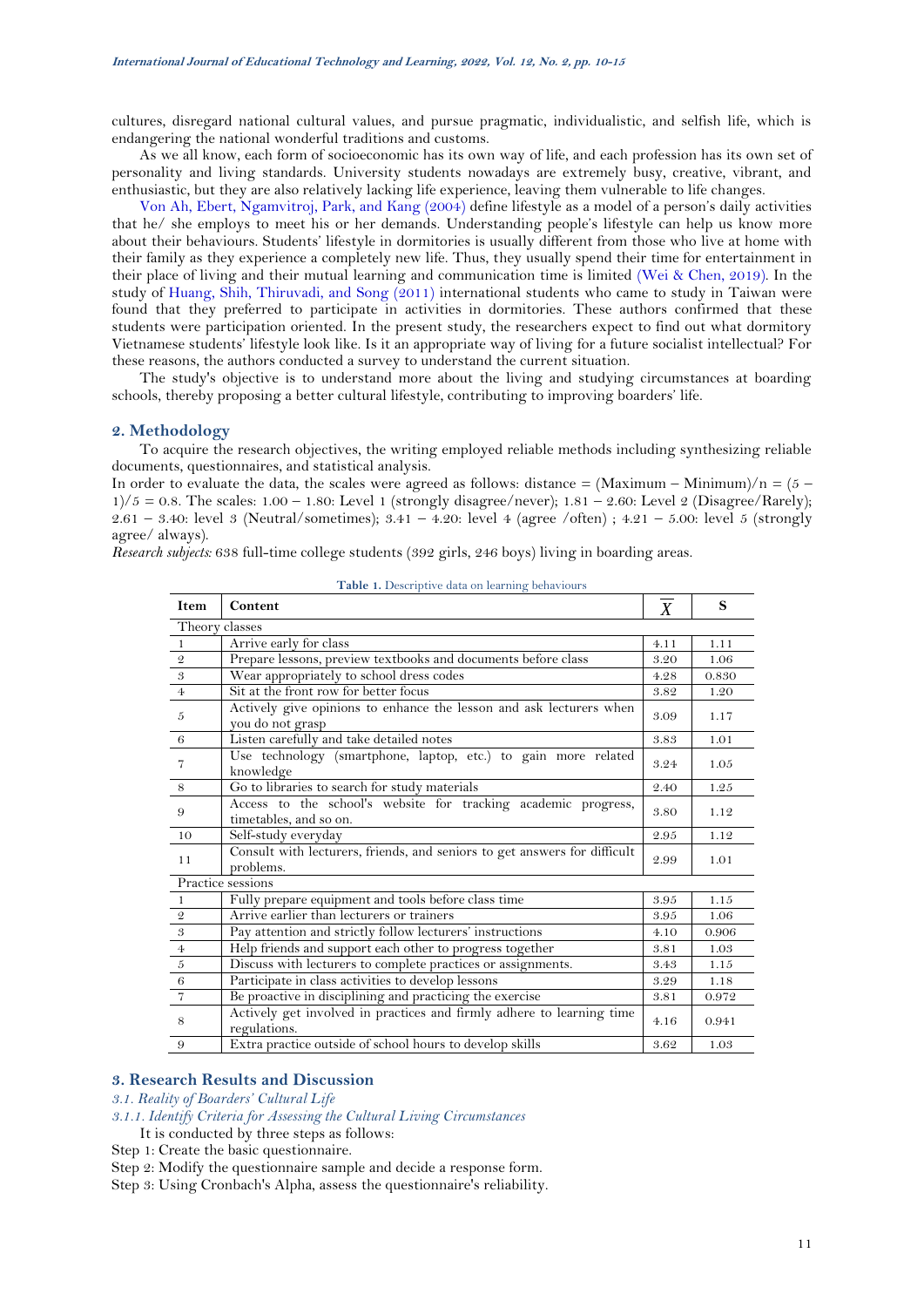Through the three steps outlined above, the authors successfully proposed criteria to assess the current cultural life of boarding students, including 73 items: learning behaviours (20 items), living habits (22 items), communication habits (21 items), and relationships (10 items).

#### *3.1.2. Evaluate Boarders' Current Cultural Life*

The authors performed a survey of 638 students (392 girls, 246 boys), who are full-time university students in the boarding area, based on the content of the completed questionnaire form and the results are shown in [Table 1,](#page-1-0) [2,](#page-2-0) [3,](#page-3-0) [4.](#page-3-1)

[Table 1](#page-1-0) demonstrates that:

In theory classes, boarders always pick appropriate clothing in accordance with the school dress code; consistently adhere to the class time, choose suitable seats for themselves, take careful notes, and monitor academic results. Furthermore, they frequently utilize technology to gain knowledge, plan courses, deliver presentations, self-study, and resolve learning difficulties. Also, they seldom visit libraries.

In practice sessions, students at boarding schools actively get involved in performing exercises or experiments, adhere to the regulations, arrive on time and well-prepared, strictly follow lecturers' instructions, and support each other. Moreover, they frequently take part in demos, have discussions with lecturers, and practice more on their own time.

The above results reveal that the learning behaviours of students at boarding schools is to adhere to school rules and instructor guidelines, as well as be conscious and engaged in studying, but they do not show their initiative and activeness in learning.

<span id="page-2-0"></span>

| Item                 | Content                                                                                                                      | $\overline{X}$ | S     |
|----------------------|------------------------------------------------------------------------------------------------------------------------------|----------------|-------|
|                      | School and Community activities                                                                                              |                |       |
| $\mathbf{1}$         | Attend the civic education weeks                                                                                             | 4.41           | 0.922 |
| $\mathfrak{D}$       | Attend the flag salute at the beginning of the month, as well as<br>other school events                                      | 4.32           | 0.898 |
| $\boldsymbol{\beta}$ | Participate in sports festivals organized by the school (Traditional<br>Student Sporting Event)                              | 4.03           | 1.19  |
| $\,4\,$              | Take part in 7 volunteer days every year                                                                                     | 3.39           | 1.37  |
| $\sqrt{5}$           | Join clubs (English Club, Student Media Club, etc.)                                                                          | 2.63           | 1.43  |
| 6                    | Get involved in cultural-artistic programs (Students Traditional<br>Performing Arts Festival, Student Singing Contest, etc.) | 2.67           | 1.35  |
| $\overline{7}$       | Attend extracurricular activities, theme lessons, camping                                                                    | 3.36           | 1.36  |
| $\,$ 8 $\,$          | Participate in the student volunteering campaigns (Volunteer<br>Spring, Supporting exam season, etc.)                        | 2.95           | 1.48  |
| $9^{\circ}$          | Participate in provincial programs or skills classes, volunteer days,<br>etc.                                                | 2.52           | 1.39  |
| 10                   | Be sociable, healthy, dynamic                                                                                                | 3.63           | 1.25  |
| 11                   | Live for people, community, collective                                                                                       | 3.68           | 1.05  |
|                      | Personal habits                                                                                                              |                |       |
| $\,1$                | Go to bed before 11 PM                                                                                                       | 3.08           | 1.38  |
|                      | Wake up before 06 AM                                                                                                         | 2.91           | 1.37  |
| $\frac{2}{3}$        | Do morning exercise                                                                                                          | 2.44           | 1.33  |
| $\bf 4$              | Take a short nap at noon                                                                                                     | 3.62           | 1.17  |
| $\overline{5}$       | Increase your practice time by joining organizations, clubs or<br>teams after school (5 PM - 6:30 PM)                        | 3.20           | 1.06  |
| 6                    | Watch movies, read books, listen to music, play sports in your<br>spare time                                                 | 3.65           | 1.12  |
| $\sqrt{7}$           | Work part-time job                                                                                                           | 3.29           | 1.15  |
| $\,8\,$              | Make plans on your spending                                                                                                  | 3.51           | 1.28  |
| $\boldsymbol{9}$     | Organize your tasks with weekly or monthly to-do lists                                                                       | $3.00\,$       | 1.28  |
| 10                   | Tidy up and clean your room                                                                                                  | 3.93           | 0.978 |
| 11                   | Be disciplined                                                                                                               | 3.94           | 0.984 |

|  | Table 2. Descriptive data on living habits |  |  |  |
|--|--------------------------------------------|--|--|--|
|--|--------------------------------------------|--|--|--|

### [Table 2](#page-2-0) indicates that:

In terms of school and community activities, boarders consistently perform well in mandatory school activities such as flag saluting, civic education sessions, and so on. They frequently participate in Union - Association volunteer activities, having a healthy and active life for everyone; occasionally participate in school clubs, Youth Union and provincial organizations. In their spare time, they usually watch movies, read books, listen to music, and play sports.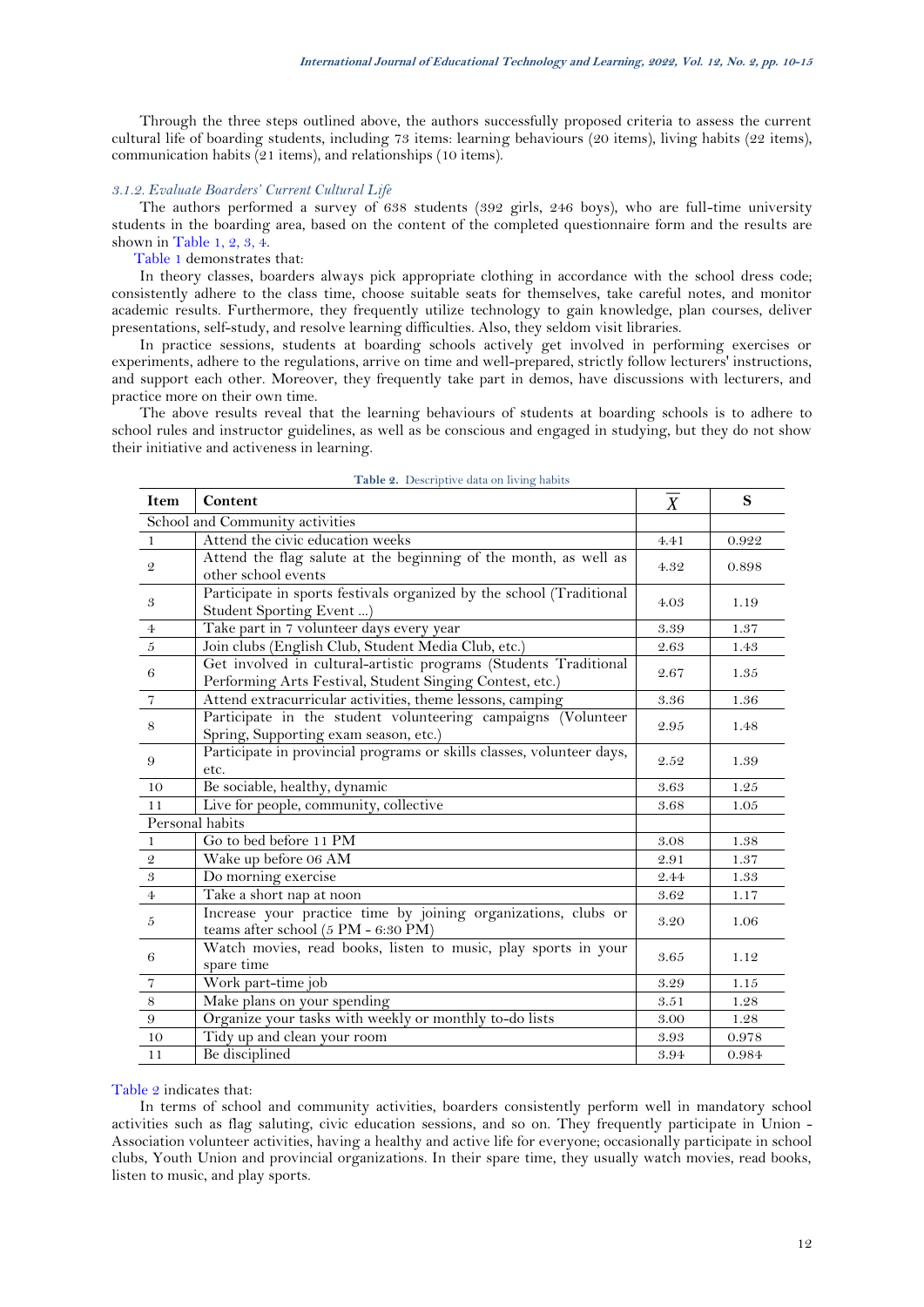In terms of personal activities, boarders frequently live by principles such as neatness, cleanliness, proper spending, reading books, playing sports in their spare time, and taking lunch breaks; they usually create a weekly/monthly schedule, work part-time in their spare time, join team clubs, sleep before 11 p.m., and wake up before 6 a.m.; and they occasionally engage in morning exercise.

<span id="page-3-0"></span>The aforementioned analysis reveals that students at boarding schools tend to engage in mandatory activities and live in a planned and disciplined manner; not actively participate in community volunteer activities; and have limited morning exercise.

| Table 3. Descriptive data on communication habits |                                                                                  |      |      |  |
|---------------------------------------------------|----------------------------------------------------------------------------------|------|------|--|
| Item                                              | Content                                                                          | X    | S    |  |
|                                                   | Communication Topics (student to student)                                        |      |      |  |
|                                                   | Studying                                                                         | 3.65 | 1.06 |  |
| - 2                                               | News, politics                                                                   | 3.05 | 1.29 |  |
| 3                                                 | <b>Sports</b>                                                                    | 3.87 | 0.98 |  |
| $\overline{4}$                                    | Work                                                                             | 3.29 | 1.06 |  |
| $5\overline{5}$                                   | Entertainment, beauty, caring                                                    | 3.83 | 1.02 |  |
| 6                                                 | Others                                                                           | 3.27 | 1.46 |  |
|                                                   | Communication Topics (student to lecture)                                        |      |      |  |
| -1                                                | Studying (theory, practice)                                                      | 3.42 | 1.12 |  |
| - 2                                               | Life difficulties                                                                | 2.99 | 1.22 |  |
| $\mathcal{S}$                                     | Counselling (school selection, psychology, )                                     | 2.80 | 1.22 |  |
| $\overline{4}$                                    | Caring                                                                           | 3.21 | 1.16 |  |
| 5                                                 | Depending on the situations                                                      | 3.17 | 1.29 |  |
|                                                   | Etiquette and communication manners (student to cadres, school officers, guests, |      |      |  |
|                                                   | students of different schools, etc.)                                             |      |      |  |

|                     | Bow in greetings and get acquainted           | 2.83 | 1.25 |  |  |  |
|---------------------|-----------------------------------------------|------|------|--|--|--|
| -2                  | Ignore                                        | 2.35 | 1.47 |  |  |  |
| -3                  | Bow and leave                                 | 2.49 | 1.42 |  |  |  |
| Communication means |                                               |      |      |  |  |  |
|                     | Technology (email, social media, phone, etc.) | 3.64 | 1.20 |  |  |  |
| - 2                 | Direct communication                          | 3.29 | 1.18 |  |  |  |
| $\boldsymbol{3}$    | Writing letters                               | 3.03 | 1.20 |  |  |  |
|                     | Time for best friends                         |      |      |  |  |  |
|                     | Weekend afternoons                            | 3.08 | 1.30 |  |  |  |
| 2                   | Evenings                                      | 3.10 | 1.29 |  |  |  |
| $\overline{3}$      | Lunch and breaks between classes              | 2.99 | 1.23 |  |  |  |
| $\overline{4}$      | Spare time                                    | 3.26 | 1.21 |  |  |  |

|  |  |  |  | Table 4. Statistics data on boarders' relationships |
|--|--|--|--|-----------------------------------------------------|
|--|--|--|--|-----------------------------------------------------|

<span id="page-3-1"></span>

| <b>Item</b>    | Content                                                 | X    | S    |
|----------------|---------------------------------------------------------|------|------|
|                | To lovers (close friends)                               |      |      |
|                | Meet                                                    | 2.90 | 1.34 |
| $\mathfrak{D}$ | Share and support each other in studying and practicing | 3.17 | 1.36 |
| 3              | Share and support each other in life                    | 3.38 | 1.27 |
|                | To family members                                       |      |      |
|                | Call to ask after their health                          | 3.80 | 1.10 |
| $\mathfrak{D}$ | Visit them                                              | 3.57 | 1.19 |
| -3             | Send them gifts, letters, emails                        | 3.14 | 1.21 |
|                | To the PE teacher career                                |      |      |
|                | Feel proud of the job                                   | 4.14 | 1.17 |
| $\mathcal{Q}$  | Love and passionate about the job                       | 4.26 | .98  |
|                | To school regulations                                   |      |      |
|                | Comply with school rules                                | 4.32 | .92  |
| $\mathcal{Q}$  | Comply with boarding areas' rules                       | 4.36 | .88  |

The results in [Table 3](#page-3-0) illustrate those boarders' communication methods and means are in line with current development. Studying, sports, and other affairs of their daily life are prominent themes in student communication. Few pupils contact lecturers in person to discuss issues that they are interested in. Some students, especially when meeting lecturers and visitors, are not engaged communicators. There are still a tiny percentage of students who is uninterested in communicating, certainly because they work part-time, or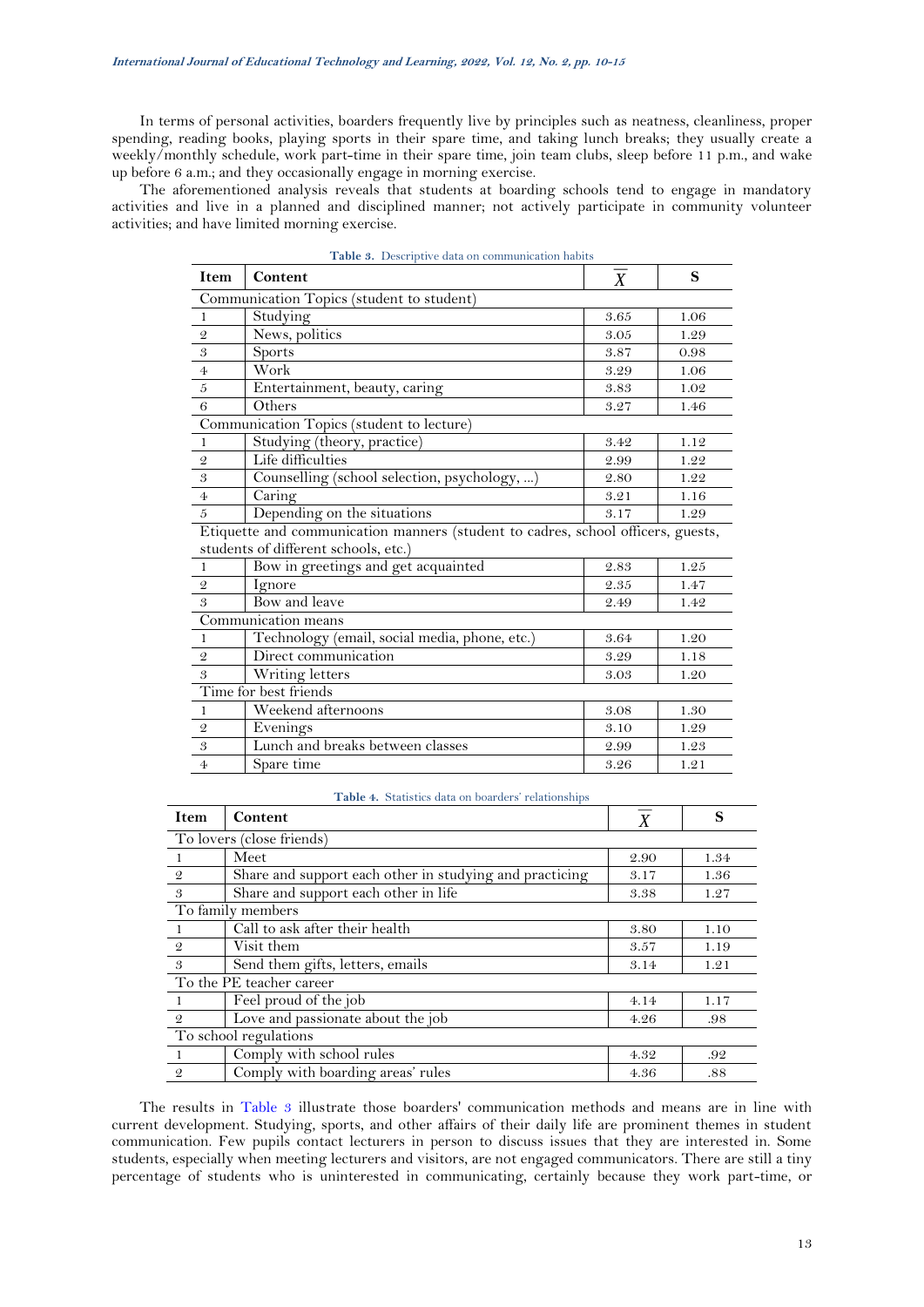maybe they are shy. Friendships take place at a variety of times, most commonly during spare time and in the evening.

[Table 4](#page-3-1) shows that students have romantic relationships that are within permitted bounds, and the students' family ties are rather stable: When possible, most students try to contact and visit their families regularly. Students are frequently praised and proud of their vocation, and they adhere to all school rules.

# *3.2. Recommendations for Boarding Students' Cultural Lifestyle*

The essay suggests a cultural lifestyle for boarding students through the following stages:

Stage 1: Proposing 29 contents to construct a cultural lifestyle for boarding students based on the legal foundation and reality.

Stage 2: Choosing 27 items after consulting with specialists and the dormitory management.

Stage 3: Conducting a survey of 638 full-time university students (392 female, 246 male) in the boarding area to acquire the data shown in [Table 5.](#page-4-0)

<span id="page-4-0"></span>

| Item                       | Content                                                                                                                              | $\boldsymbol{X}$ | ${\bf S}$ |
|----------------------------|--------------------------------------------------------------------------------------------------------------------------------------|------------------|-----------|
|                            | Studying activities                                                                                                                  |                  |           |
| $\mathbf{1}$               | Prepare lessons, preview textbooks, and papers before class                                                                          | $4.33\,$         | 0.753     |
| $\sqrt{2}$                 | Arrive early to class and prepare full equipment                                                                                     | 4.41             | 0.668     |
| $\boldsymbol{\mathcal{S}}$ | Follow all of the rules and guidelines (dressing, taking notes, listening to<br>lectures, giving speeches to enhance lessons, etc.). | 4.29             | 0.715     |
| $\bf 4$                    | Participate in the practice actively                                                                                                 | 4.12             | 0.757     |
| 5                          | Visit the library regularly and use the internet to get more specialized<br>knowledge                                                | 4.02             | 0.794     |
| $\,6\,$                    | Set up the schedule for self-study and practice every day                                                                            | 4.04             | $0.716\,$ |
| $\overline{7}$             | Consult with lecturers, friends, and seniors for next semesters                                                                      | 4.05             | 0.784     |
|                            | Community activities                                                                                                                 |                  |           |
| 8                          | Live for others, the community, the collective                                                                                       | 4.24             | 0.684     |
| $9\,$                      | Participate actively in the activities of the Youth Union - Student Association                                                      | 4.06             | 0.695     |
| 10                         | Take part in the activities of academic/cultural/artistic/sports clubs                                                               | $4.02\,$         | 0.690     |
| 11                         | Engage in extracurricular activities, picnics, and volunteer work.                                                                   | 4.14             | 0.713     |
|                            | Personal activities of daily living                                                                                                  |                  |           |
| $1\,2$                     | Be neat, clean, and tidy                                                                                                             | 4.36             | 0.665     |
| 13                         | Be disciplined                                                                                                                       | 4.20             | 0.667     |
| 14                         | Wake up before 6 AM, go to bed before 11 PM                                                                                          | 4.01             | 0.675     |
| 15                         | Do exercise every morning                                                                                                            | 4.04             | 0.659     |
| 16                         | Boost physical strength and sporting techniques in free time                                                                         | 4.06             | 0.684     |
| $17\,$                     | Work part-time in leisure time                                                                                                       | 4.01             | 0.664     |
| $18\,$                     | Make a weekly schedule                                                                                                               | 4.02             | 0.634     |
| $19\,$                     | Make spending plans for a week                                                                                                       | 4.16             | 0.774     |
|                            | Communication                                                                                                                        |                  |           |
| $20\,$                     | Be sociable, easy-going, and get along with classmates and friends                                                                   | 4.43             | 0.610     |
| $\sqrt{2}\,1$              | Show courtesy toward lecturers and officers                                                                                          | 4.56             | 0.569     |
| 22                         | Show politeness toward students from other schools, visitors and so on                                                               | 4.51             | 0.626     |
|                            | Emotions and Relationships                                                                                                           |                  |           |
| $\sqrt{23}$                | Have a role model to look up to (reliable idols)                                                                                     | 4.31             | 0.692     |
| 24                         | Feel proud, in love with and be committed to the career as a PE teacher                                                              | $4.39\,$         | 0.709     |
| $\rm 25$                   | Have pure love in the educational environment                                                                                        | $4.38\,$         | 0.648     |
| ${\bf 26}$                 | Call, write letters, and contact family members regularly                                                                            | $4.40\,$         | 0.666     |
| $\sqrt{27}$                | Caring for people and remember the motto "When you learn to live for<br>others, they will live for you."                             | 4.41             | 0.683     |

**Table 5.** Recommendations for developing boarders' cultural life

[Table 5](#page-4-0) reveals that participants agree on 27 of the 27 items that make up boarders' cultural life, with survey responses ranging from 4.01 to 4.56. (agree - highly agree).

Therefore, the authors selected 27 things with an average level of 3.40 or higher (agreeing level) that assist boarding students in building a better cultural life.

## **4. Conclusion**

• Boarders perform well in following the school's and lecturers' guidelines during class time, and they are aware and engaged in studying effectively, but they have not yet demonstrated the initiative proactively in studying. Furthermore, they enthusiastically get involved in compulsory activities and